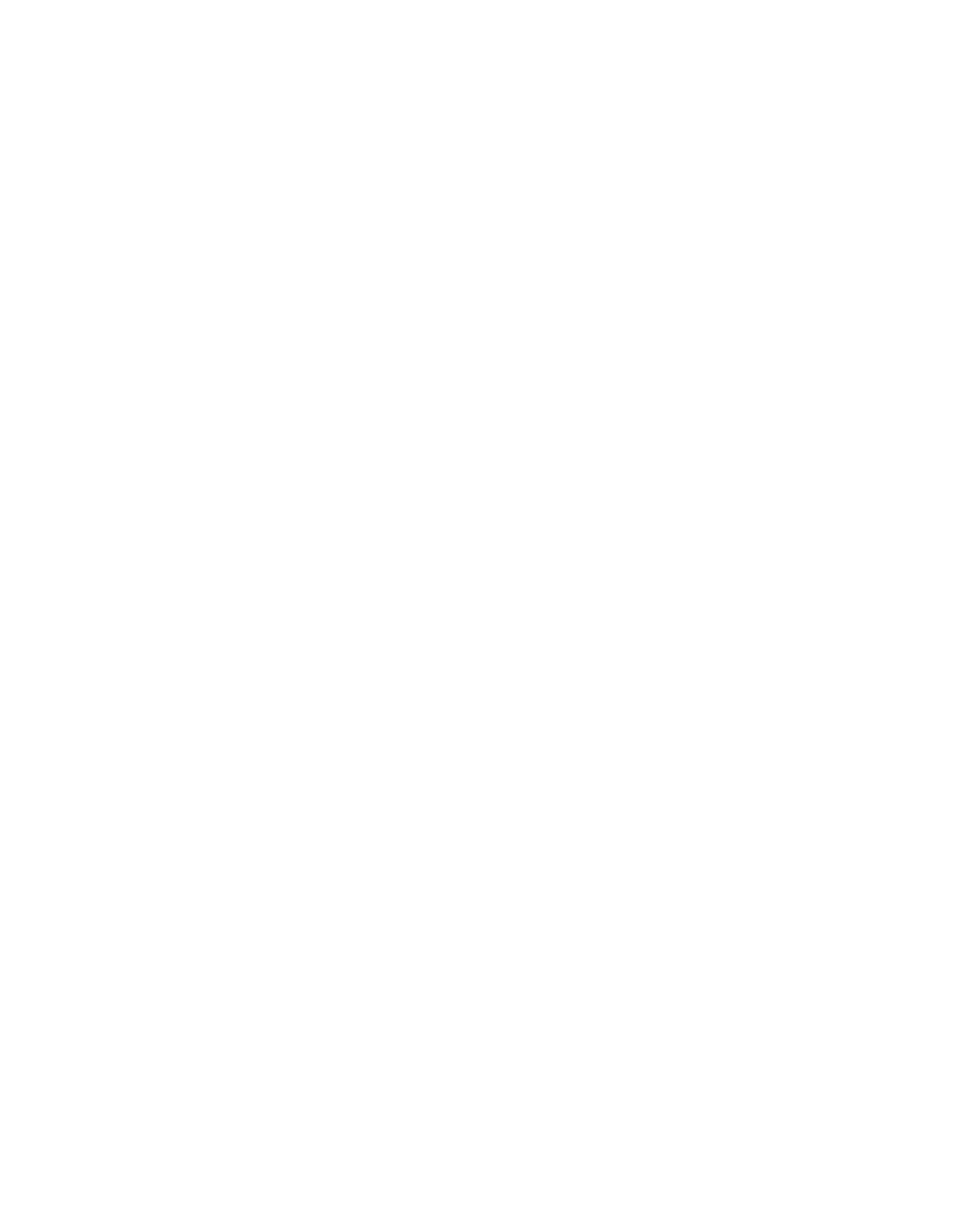\*Annotations have been excerpted and/or adapted from descriptions provided by the publishers.

## 152.4 G624 Goldsmith, Scott **Experiential activities for enhancing emotional intelligence : a group counseling guide to the keys to success**

Champaign, IL : Research Press Publishers, 2014.

*Subjects*: Emotional intelligence—Study and teaching—Activity programs. Emotions in children.

155.41247 B974

Burton, Fiona; Wells, Melanie

## **Anger management : a practical resource for children with learning, social and emotional difficulties**

Milton Keynes, England: Speechmark, 2017.

## *Subjects*: Anger in children.

*Summary*: This book delivers a practical and meaningful program which all children (including those with learning difficulties) will find easy to access and enjoy. This book includes eight sessions that cover: understanding anger; understanding feelings; self-esteem; triggers and fuses; learning to think differently; physiology and relaxation; and more.

#### 155.418 R147

Lynch, Christopher

#### **Totally chill, my complete guide to staying cool : a stress management workbook for kids with social, emotional, or sensory sensitivities**

Shawnee Mission, KN : AAPC Pub., 2012.

*Subjects*: Social skills in children—Juvenile literature. Stress management for children—Juvenile literature. Sensory integration dysfunction in children—Treatment—Juvenile literature. Problem solving. Relaxation. Senses and sensation in children—Juvenile literature. Social skills. Adaptability (Psychology) in children—Juvenile literature. Relaxation—Technique—Juvenile literature. Stress management. Problem solving in children—Juvenile literature. Senses and sensation.

*Summary*: This workbook is designed to help students cope with and develop ways to prevent stress and anxiety. Topics include relaxation, flexible thinking, problem solving, getting organized, being healthy, getting along with other kids, and using strengths and talents.

#### 155.4189042 S179

Saltzman, Amy

#### **A still, quiet place : a mindfulness program for teaching children and adolescents to ease stress and difficult emotions**

Oakland, CA : New Harbinger Publications, Inc., 2014.

*Subjects*: Stress management for children. Educational psychology. Emotions in children. Emotions in adolescence. Stress management for teenagers.

*Summary*: This book presents an eight-week mindfulness-based stress reduction (MBSR)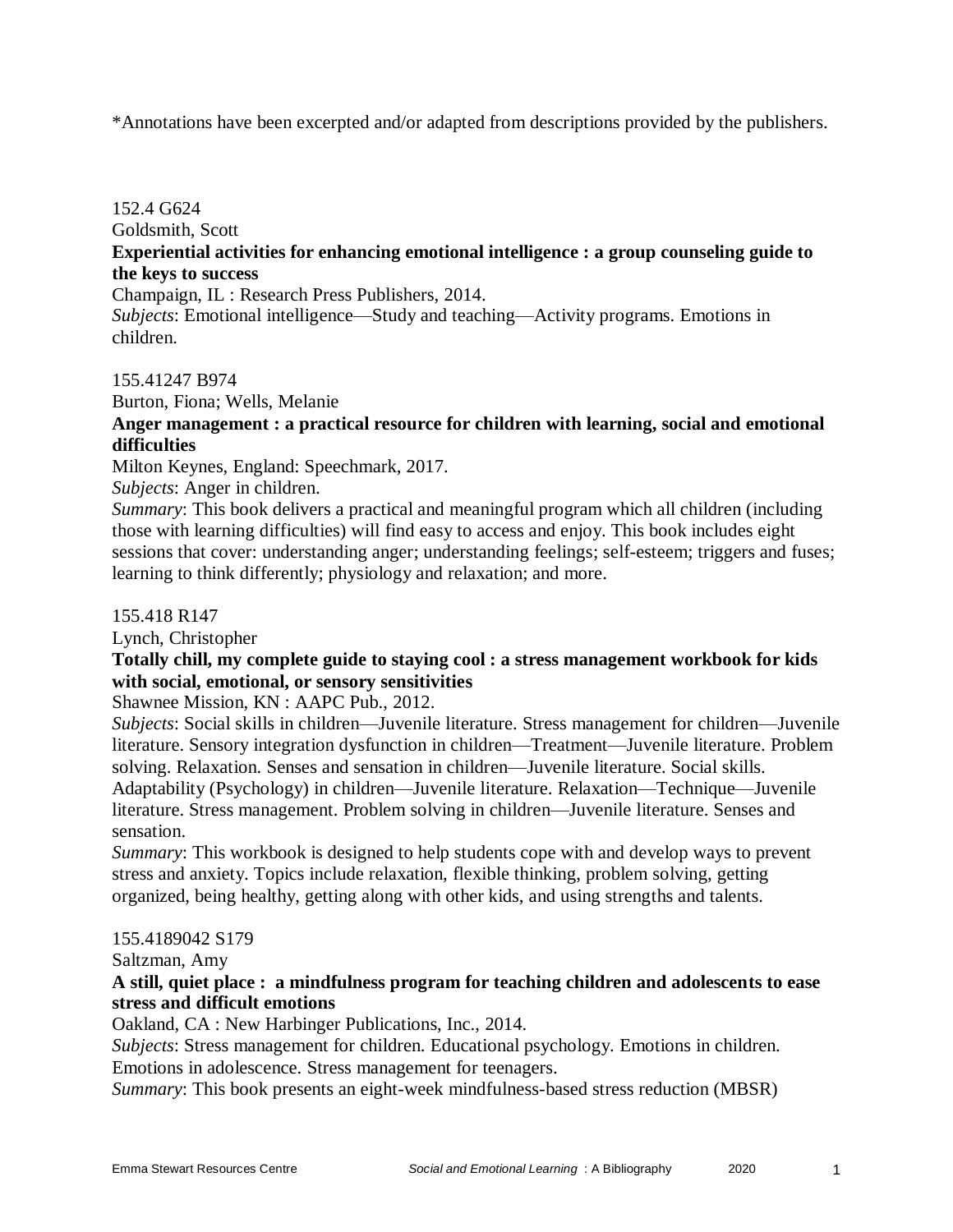program that therapists, teachers, and other professionals can use to help children and adolescents manage stress and anxiety in their lives, and develop their natural capacities for emotional fluency, respectful communication, and compassionate action. One of the easiest ways to find the still quiet place within is to practice mindfulness—paying attention to your life experience here and now with kindness and curiosity. The easy-to-implement mindfulness practices in this guide are designed to help increase children and adolescents' attention, learning, resiliency, and compassion by showing them how to experience the natural quietness that can be found within.

#### 155.455 S678

Neihart, Maureen (Ed.)

## **Social and emotional development of gifted children : what do we know? Second edition** Waco, TX : Prufrock Press Inc., 2016.

*Subjects*: Gifted children. Child development. Child psychology.

*Summary*: This second edition includes an entirely new section on the psychosocial aspects of talent development, addressing the burgeoning interest and research base regarding gifted performance. The book also includes several new topics that have emerged from the research in the past decade, such as the neuroscience of talent development and motivation for talent development.

#### 179.9 M995 OVERSIZE

## **My social and emotional learning foundations. I am in control of myself [kit]**

New Rochelle, NY : Newmark Learning, 2016.

*Subjects*: Behavior. Conduct of life. Reading (Primary). Self-control.

*Summary*: MySELF (Social Emotional Learning Foundations) helps children build social and emotional intelligence and literacy skills through shared reading of engaging texts that prompt discussions about real-world experiences. Child-centered themes support social and emotional growth, address Common Core Foundational Reading Skills Standards, and integrate family involvement with classroom instruction. Stories are written from the first person perspective and center around a diverse group of relatable children. Real-world photos, high-quality illustrations, and delightful narrators aid in teaching social and emotional skills without a heavy-handed approach. Contents: 6 lap books — 36 small books (6 copies of 6 titles) — 1 poster — 60 b&w books (10 copies of 6 titles) — 6 journals — 10 family guides — 1 teacher's guide. Titles*: I can make a plan — I am a star! — Don't give up! — Let's get it started — Dylan's questions — I will find a way*. Grades: PreK, K, 1.

#### 303.32 M651

Miller, Susan A.

#### **Social development of three- and four-year-olds**

Lewisville, NC: Gryphon House, 2017.

*Subjects*: Social interaction in children. Preschool teaching. Social skills—Study and teaching (Preschool).

*Summary*: Preschoolers tend to be social beings. Whether they are playing with dolls side by side, building block castles together, or rolling down hills with friends, most young children enjoy the company of others. Playing together comes naturally, but you can help them negotiate turn taking, learning how to mend hurt feelings, and practicing communicating positively while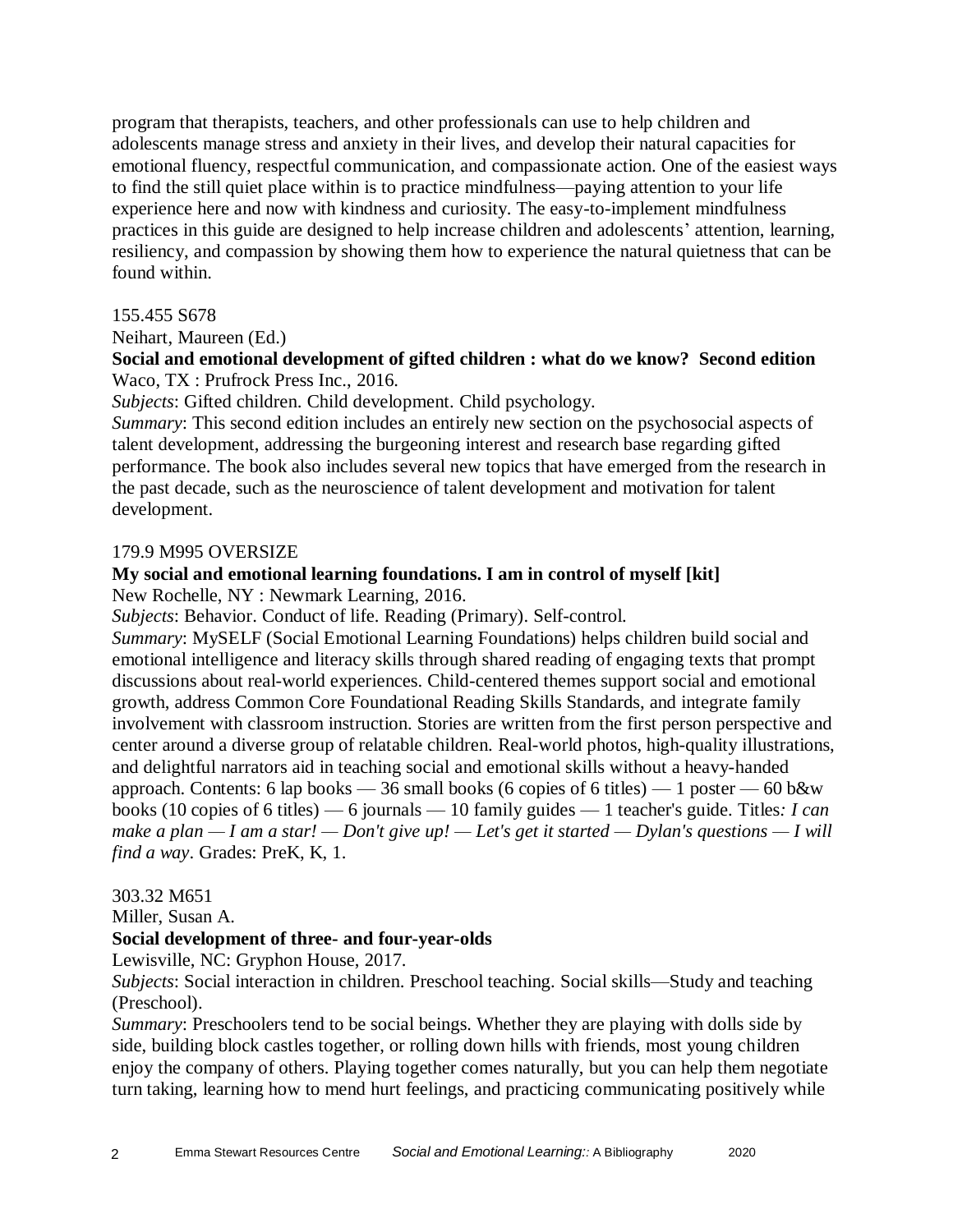they play. This book highlights the milestones children tend to reach during the preschool years as they develop socially. You will see classroom scenarios that can provide insights into some of the ways young children make social connections, express their preferences, and play together. As a guide and facilitator, you can share strategies that will help preschoolers learn to be cooperative team members and kind friends while having fun together.

#### 302.14083 A481

Amador, Shawn

### **Teaching social skills through sketch comedy and improv games : a social theatre approach for kids and teens including those with ASD, ADHD, and anxiety**

London, England : Jessica Kingsley Publishers, 2018.

*Subjects*: Drama in education. Drama—Therapeutic use. Improvisation (Acting). Social skills in children—Study and teaching.

*Summary*: This book provides guidance on how to deliver fun and transformative activities to develop social skills in teenagers and children. Drawing on ideas from Social Thinking, CBT, mindfulness and assertiveness training, this book develops games, skits and short plays which can be adapted to suit children and teenagers including those who are gifted, typical, and those with mild to moderate cognitive abilities. These activities will help participants become more assertive and flexible as well as improving confidence, focus and self-esteem. Social Theatre® can be used in small groups, in class or throughout the school, as well as in group therapy sessions. It provides a new and inclusive way to teach social skills and collaborative learning and is especially useful for those with anxiety, depression, ADHD and ASD.

303.3207 T564

Tierney, Jeff; Green, Erin

## **Teaching social skills to youth : an easy-to-follow guide to teaching 183 basic to complex life skills. Third edition**

Boys Town, NE: Boys Town Press, 2016.

*Subjects*: Children—Life skills guides. Executive functions (Neuropsychology). Emotional maturity—Study and teaching. Socialization—Study and teaching. Social learning—Study and teaching. Interpersonal relations in children—Study and teaching. Social interaction in children—Study and teaching. Social skills in children—Study and teaching.

*Summary*: This third edition offers the step-by-step component behaviors to skills ranging from basic to complex, including new insights and information based on the latest research findings. Details about multi-tiered approaches to social and emotional learning and how skills relate to executive function are also discussed.

#### 305.231 M651

Miller, Susan A.

## **Emotional development of three- and four-year-olds**

Lewisville, NC : Gryphon House, 2017.

*Subjects*: Preschool children—Psychology. Social interaction in children. Preschool teaching— Psychological aspects. Emotions in children.

*Summary*: Whether you see a preschooler laughing or crying, hugging or tugging on a playmate, taking risks or seeking comfort from an adult, you know that they are developing their emotional skills and growing up in many ways every day. And they need your help. This book shares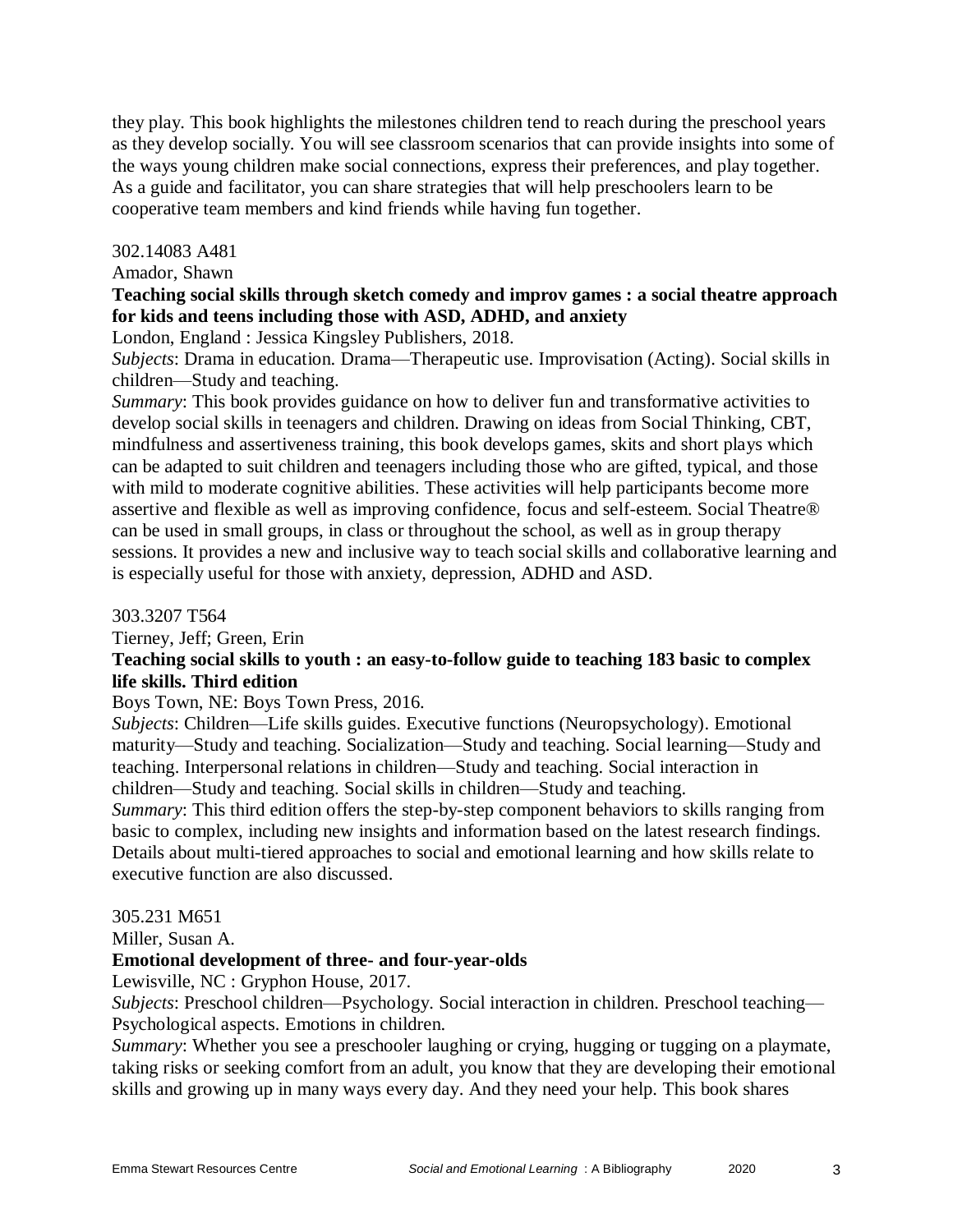common milestones and typical scenarios to help you recognize various ways that preschoolers express their feelings and interact with others. You will also learn strategies for supporting and nurturing their growth. As you support preschoolers struggling to handle emotional challenges that occur during everyday interactions with adults and other children, you will help them learn the skills to navigate their emotional ups and downs in more positive ways.

#### 370.114 C752

#### Conklin, Tom

#### **Social and emotional learning. Grades 5 & up : essential lessons for student success** New York, NY: Scholastic, 2014.

*Subjects*: Moral education (Middle school). Learning, Psychology of. Middle school education— Activity programs. Affective education. Classroom management. Social environment. *Summary*: This book offers engaging lessons, strategies, and tips that help students develop selfawareness and manage social challenges so they can focus on academics.

#### 370.15 M695

Mofield, Emily; Peters, Megan Parker

## **Teaching tenacity, resilience, and a drive for excellence : lessons for social-emotional learning for grades 4-8**

Waco, TX : Prufrock Press Inc., 2018.

*Subjects*: Academic achievement. Learning, Psychology of.

*Summary*: This book equips teachers to cultivate psychosocial skills that prepare students to tackle challenges, take intellectual risks, and develop a diligence to achieve. Students learn to be mindful of their talents and passions, their beliefs about their abilities, and how their thoughts and emotions influence behaviors and relationships with others. Lessons include engaging activities to support approach-oriented coping, mastery goals, emotional regulation, interpersonal skills, and cognitive-behavioral approaches to channel thoughts and behaviors into a tenacious drive for learning and excellence.

#### 370.15 M995 OVERSIZE

#### **My social and emotional learning foundations. I believe in myself [kit]**

New Rochelle, NY : Newmark Learning, 2016.

*Subjects*: Confidence. Reading (Primary). Self-esteem in children.

*Summary*: MySELF (Social Emotional Learning Foundations) helps children build social and emotional intelligence and literacy skills through shared reading of engaging texts that prompt discussions about real-world experiences. Child-centered themes support social and emotional growth, address Common Core Foundational Reading Skills Standards, and integrate family involvement with classroom instruction. Stories are written from the first person perspective and center around a diverse group of relatable children. Real-world photos, high-quality illustrations, and delightful narrators aid in teaching social and emotional skills without a heavy-handed approach. Contents: Titles: *I can make a plan — I am a star! — Don't give up! — Let's get it started — Dylan's questions — I will find a way*. Grades: PreK, K, 1.

#### 370.1523 B924Buckley, Mary Anne

**Sharing the blue crayon : how to integrate social, emotional, and literacy learning** Portland, ME: Stenhouse Publishers, 2015.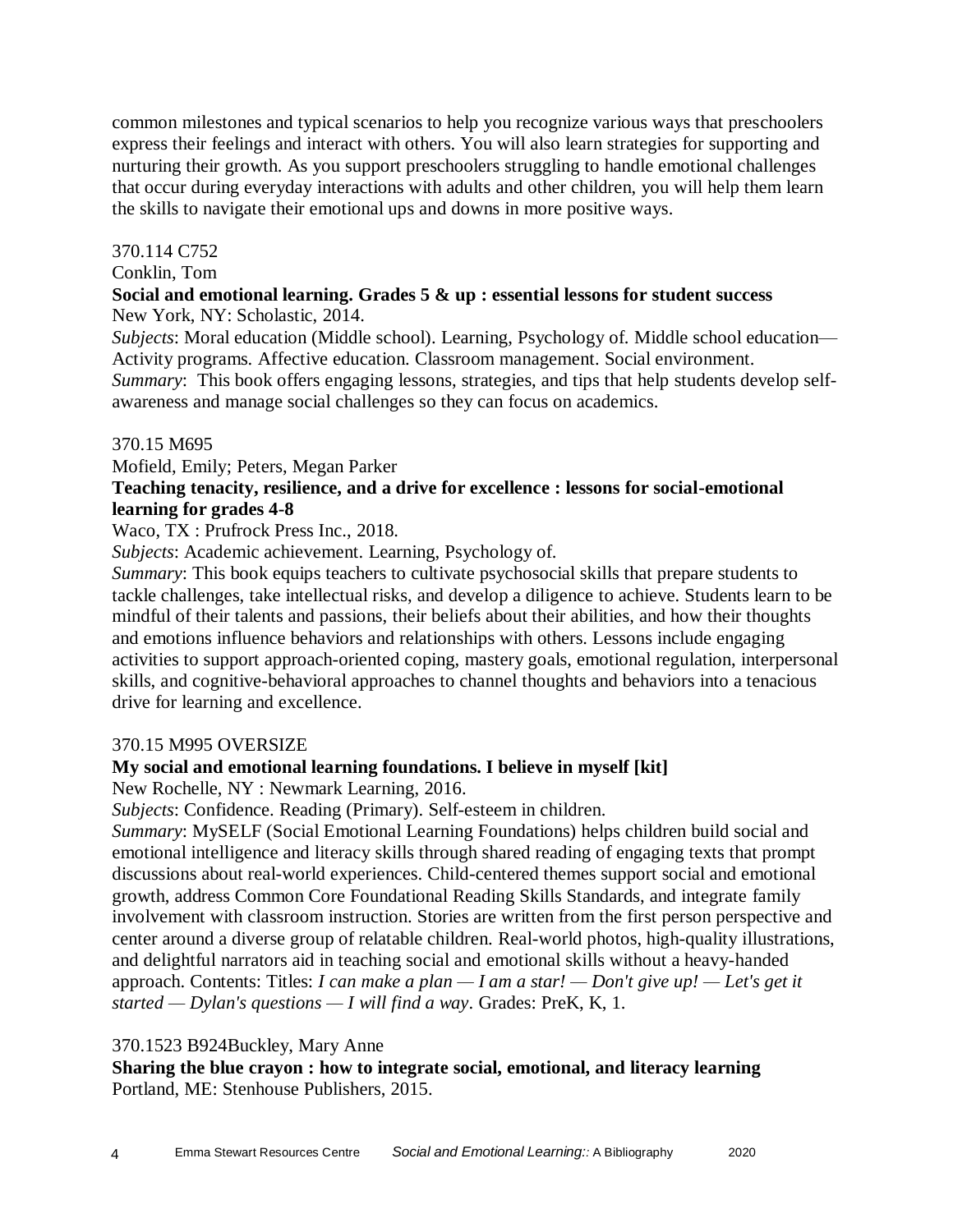*Subjects*: Social learning. Learning—Social aspects. Literacy—Study and teaching. Group work in education. Emotions.

#### 370.153 B887

Bruce, Nefertiti

#### **Socially strong, emotionally secure : 50 activities to promote resilience in young children** Silver Spring, MD: Gryphon House, 2010.

*Subjects*: Resilience (Personality trait)—Study and teaching (Early childhood). Social learning. Emotions in children. Home and school.

#### 370.1534 C318

Carrizales-Engelmann, Dianna; Feuerborn, Laura L.

#### **Merrell's strong kids, grades 3-5 : a social & emotional learning curriculum** Baltimore, MD : Paul H. Brookes, 2016.

*Subjects*: Social learning. Child development. Emotional intelligence. Affective education. *Summary*: Social-emotional competence is the foundation of school and social success. The *Strong Kids(TM)* series is the fun and easy way to help your students develop the socialemotional skills they need to manage their challenges and succeed in school and life.

#### 370.1534 C318

Carrizales-Engelmann, Dianna; Feuerborn, Laura L.

#### **Merrell's strong kids, grades 6-8 : a social & emotional learning curriculum** Baltimore, MD : Paul H. Brookes, 2016.

*Subjects*: Child development. Social learning. Emotional intelligence. Affective education.

*Summary*: Social-emotional competence is the foundation of school and social success. The *Strong Kids(TM)* series is the fun and easy way to help your students develop the socialemotional skills they need to manage their challenges and succeed in school and life.

#### 370.1534 C318

Carrizales-Engelmann, Dianna; Feuerborn, Laura L.

#### **Merrell's strong teens, grades 9-12 : a social & emotional learning curriculum** Baltimore, MD : Paul H. Brookes, 2016.

*Subjects*: Child development. Social learning. Emotional intelligence. Affective education. *Summary*: Social-emotional competence is the foundation of school and social success. The *Strong Kids(TM)* series is the fun and easy way to help your students develop the socialemotional skills they need to manage their challenges and succeed in school and life.

#### 370.1534 C891

Cranston, Amy

## **Creating social and emotional learning environments**

Huntington Beach, CA : Shell Education, 2020.

*Subjects*: Affective education. Emotional intelligence. Social learning.

*Summary*: This book defines SEL and digs into the real work of how to incorporate SEL in K-12 schools. It makes the connection between research and practical application. The real-life examples and testimonials of SEL in the classroom will help educators effectively implement SEL programming. Featured case studies demonstrate real-world applications of SEL in different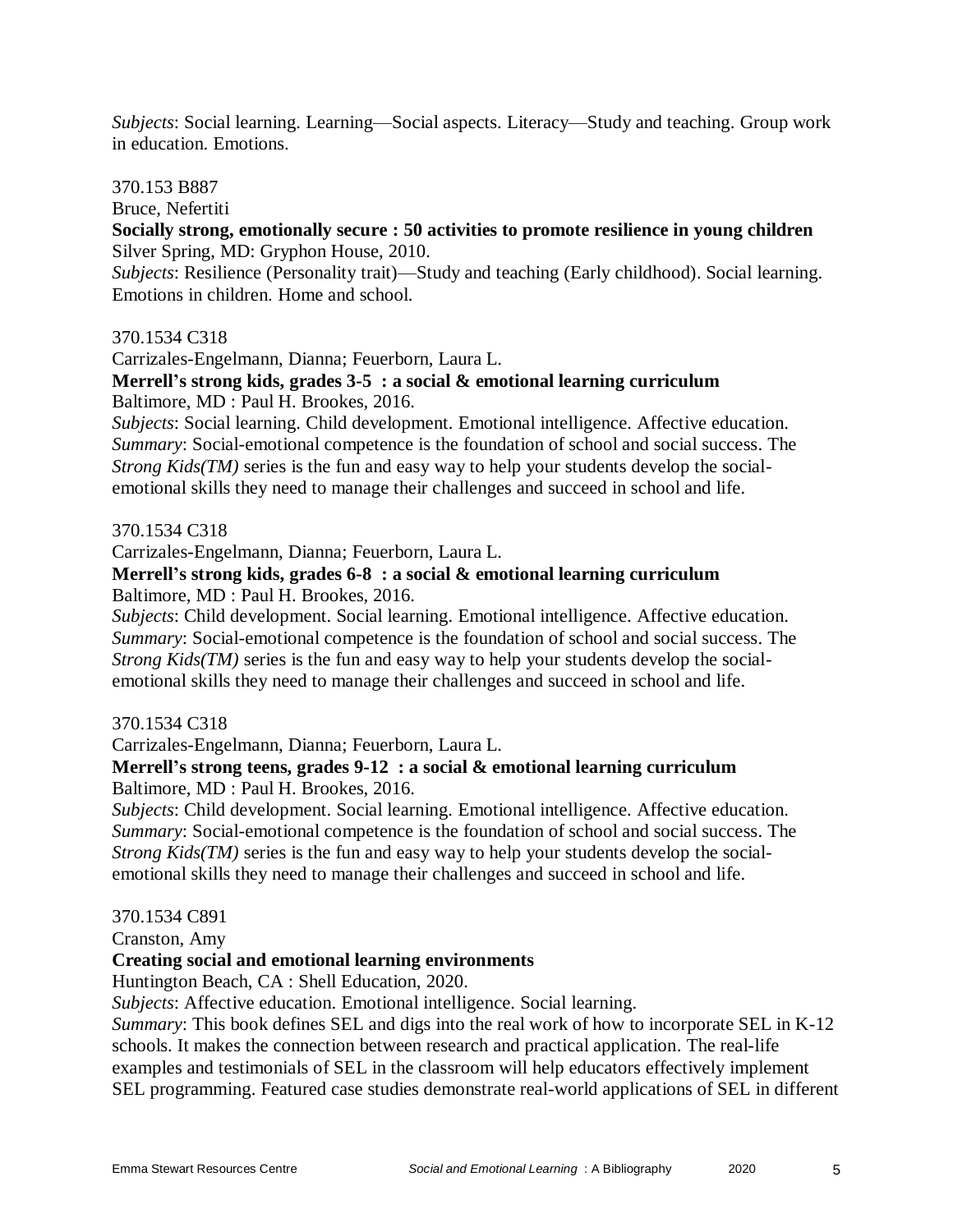types of K-12 learning environments. It addresses students' different interests and varied learning styles and features Mindful Moments that encourage understanding, learning, and reflection.

### 370.1534 F626

Flippo, Tara

## **Social and emotional learning in action : experiential activities to positively impact school climate**

Lanham, MD : Rowman & Littlefield, 2016.

*Subjects*: Activity programs in education. Affective education. Experiential learning. Social learning.

*Summary*: Social and Emotional Learning in Action (SELA) is an easy to use sourcebook facilitated by teaching and/or counseling practitioners primarily in school settings. The pedagogical basis for these lessons are shaped around the research findings of the Collaborative for Academic, Social, and Emotional Learning (CASEL), indicating that the inclusion of social and emotional development programs positively affect academic achievement.

## 370.1534 F893

Frey, Nancy; Fisher, Douglas

## **All learning is social and emotional : helping students develop essential skills for the classroom and beyond**

Alexandria, VA : ASCD, 2019.

*Subjects*: Affective education. Learning, Psychology of. Social learning.

*Summary*: Along with a toolbox of strategies for addressing 33 essential competencies, you'll find real-life examples highlighting the many opportunities for social and emotional learning within the K-12 academic curriculum. Children's social and emotional development is too important to be an add-on or an afterthought, too important to be left to chance. Use this book's integrated SEL approach to help your students build essential skills that will serve them in the classroom and throughout their lives.

## 370.1534 H236

## **Handbook of social and emotional learning : research and practice**

New York, NY: Guilford Press, 2015.

*Subjects*: Social learning. Affective education.

## 370.1534 H241

Hankin, Vered; Omar Devorah

## **Talking treasure : stories to help build emotional intelligence and resilience in young children**

Champaign, IL: Research Press, 2012.

*Subjects*: Resilience (Personality trait) in children. Emotional intelligence.

*Summary*: The ten stories in this book are timeless. Each one is followed by a Parent and Teacher EQ Guide to help children explore their inner thoughts and feelings. The guide includes questions and comments to provide insights about the meaning of the stories and raise relevant psychological issues, to help children think about how the stories apply to their lives and to sharpen their emotional intelligence. It also describes activities children can do so the themes of the stories are not only heard but also experienced.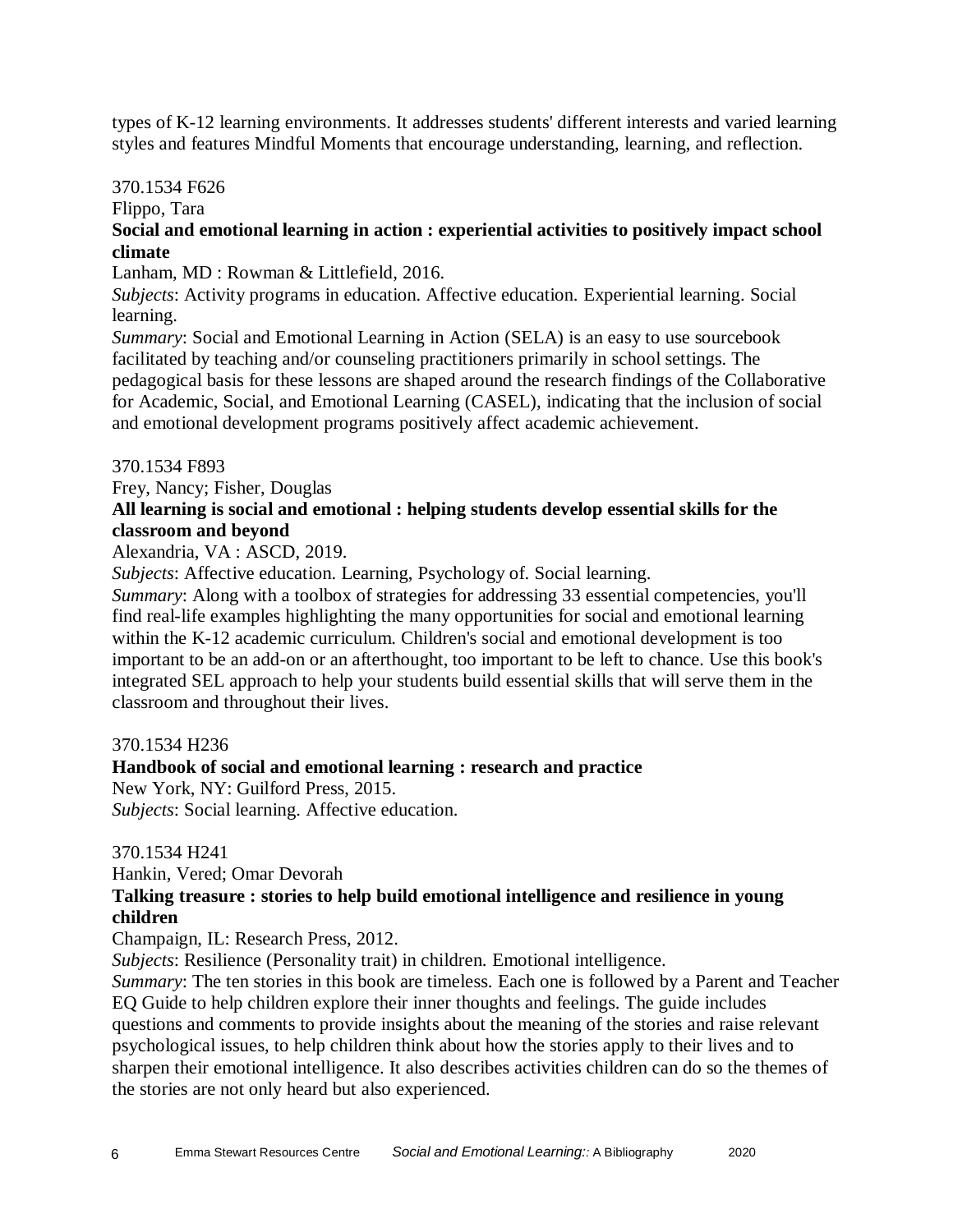#### 370.1534 H249

Hansen, C. Bobbi

#### **The heart and science of teaching : transformation applications that integrate academic and social-emotional learning**

New York, NY : Teachers College Press, 2019.

*Subjects*: Academic achievement—Psychological aspects. Affective education. Emotions and cognition. Social learning. Student teachers—Training of.

*Summary*: This is the text that preservice teachers will take into practice and practicing teachers will turn to again and again to improve classroom culture and learning, with clear guidelines for essential SEL and academic linkages, a wealth of selective extensive teaching resources in multiple media and feedback from real teachers who have adopted this work in their classrooms.

#### 370.1534 K92

Kress, Jeffrey S.; Elias, Maurice J.

**Nurturing students' character : everyday teaching activities for social-emotional learning** New York, NY : Routledge, 2020.

*Subjects*: Character—Study and teaching. Classroom management—Psychological aspects. Education—Moral and ethical aspects. Emotional maturity. Moral education. Personality development. Social learning.

*Summary*: This book is an easy-to-use guide to incorporating social-emotional and character development (SECD) into your teaching practice. The links are clear: elementary and middle school students have better odds of academic success if you nurture their social and emotional skills. Drawing on broad field experience and the latest research, this book offers intuitive techniques for infusing your everyday teaching and classroom management with SECD opportunities. With topics ranging from self-regulation and problem-solving to peer communication and empathy, these concrete strategies, practical worksheets, and self-reflective activities will help you foster a positive classroom culture.

#### 370.1534 M989

Mussey, Season

## **Mindfulness in the classroom : mindful principles for social and emotional learning**

Waco, TX : Prufrock Press Inc., 2019.

*Subjects*: Affective education. Mindfulness (Psychology).

*Summary*: This book introduces eight mindful principles that support social and emotional learning for teachers and students in today's schools, leading to increased empathy, kindness, self-awareness, integrity, self-control, and honesty. The book provides an introduction and theoretical overview of mindfulness, followed by a discussion of the eight mindful principles. Research-based evidence is presented alongside differentiated teaching activities and classroom examples, helping to bridge the gap from theory to practice. Larger implications for schools and society are also discussed, including a call to use these principles to teach the whole child.

#### 370.1534 M995 OVERSIZE

**My social and emotional learning foundations. I have feelings [kit]**

New Rochelle, NY : Newmark Learning, 2016.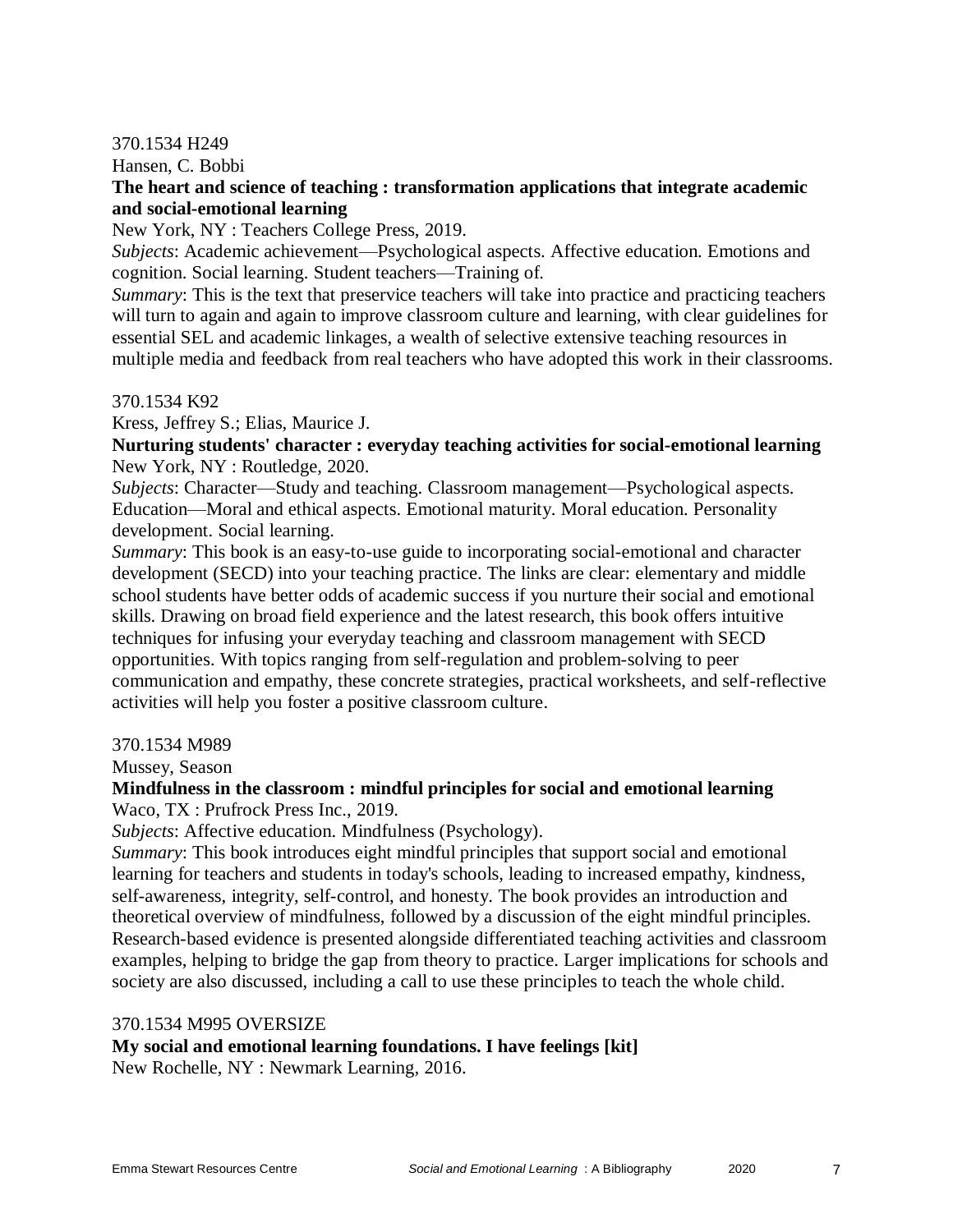#### *Subjects*: Emotions—Juvenile literature. Reading (Primary).

*Summary*: MySELF (Social Emotional Learning Foundations) helps children build social and emotional intelligence and literacy skills through shared reading of engaging texts that prompt discussions about real-world experiences. Child-centered themes support social and emotional growth, address Common Core Foundational Reading Skills Standards, and integrate family involvement with classroom instruction. Stories are written from the first person perspective and center around a diverse group of relatable children. Real-world photos, high-quality illustrations, and delightful narrators aid in teaching social and emotional skills without a heavy-handed approach. Contents: Titles: *My happy day — The day I felt sad — I was so mad — Don't worry, Mason — Are you scared, Jacob? — Jealous of Josie*. Grades: PreK, K, 1.

#### 370.1534 R727

#### Rogers, Jennifer E.

## **Leading for change through whole-school social-emotional learning : strategies to build a positive culture**

#### Thousand Oaks, CA : Corwin, 2019.

*Subjects*: Affective education. Emotional intelligence—Study and teaching. School improvement programs. School management and organizations. Social learning.

*Summary*: This book provides a framework for readers to begin their own implementation. It gives them an understanding of the current research on SEL and systems change and contains links to other resources to continue the process. It also provides questions to prompt reflection for change agents and their teams to consider during implementation. Finally, it provides the reader with real-world experiences. School teams can use the information to design professional development and track their progress. Tools to collect evidence of the decision-making process that schools have made during implementation will be integrated throughout the book.

#### 370.1534 T169

Tantillo Phillibert, Carla **Everyday SEL in elementary school : integrating social-emotional learning and mindfulness into your classroom**

#### New York, NY: Routledge, 2016.

*Subjects*: Social values—Study and teaching (Elementary). Mindfulness (Psychology). Social skills—Study and teaching (Elementary). Social learning. Affective education.

*Summary*: This book presents practical strategies for teaching social-emotional learning (SEL), mindfulness, and movement to help your elementary students maintain positive relationships, assume responsibility, become bodily aware, and grow into productive, contributing citizens. You'll find out how to lead students through games, simple yoga poses, breathing techniques, and other activities that are easy to incorporate and help you manage your classroom.

#### 370.1534 T169

#### Tantillo Philibert, Carla **Everyday SEL in middle school :**

New York, NY : Routledge, 2016.

*Subjects*: Social values—Study and teaching (Middle school). Affective education. Social learning. Social skills—Study and teaching (Middle school). Mindfulness (Psychology).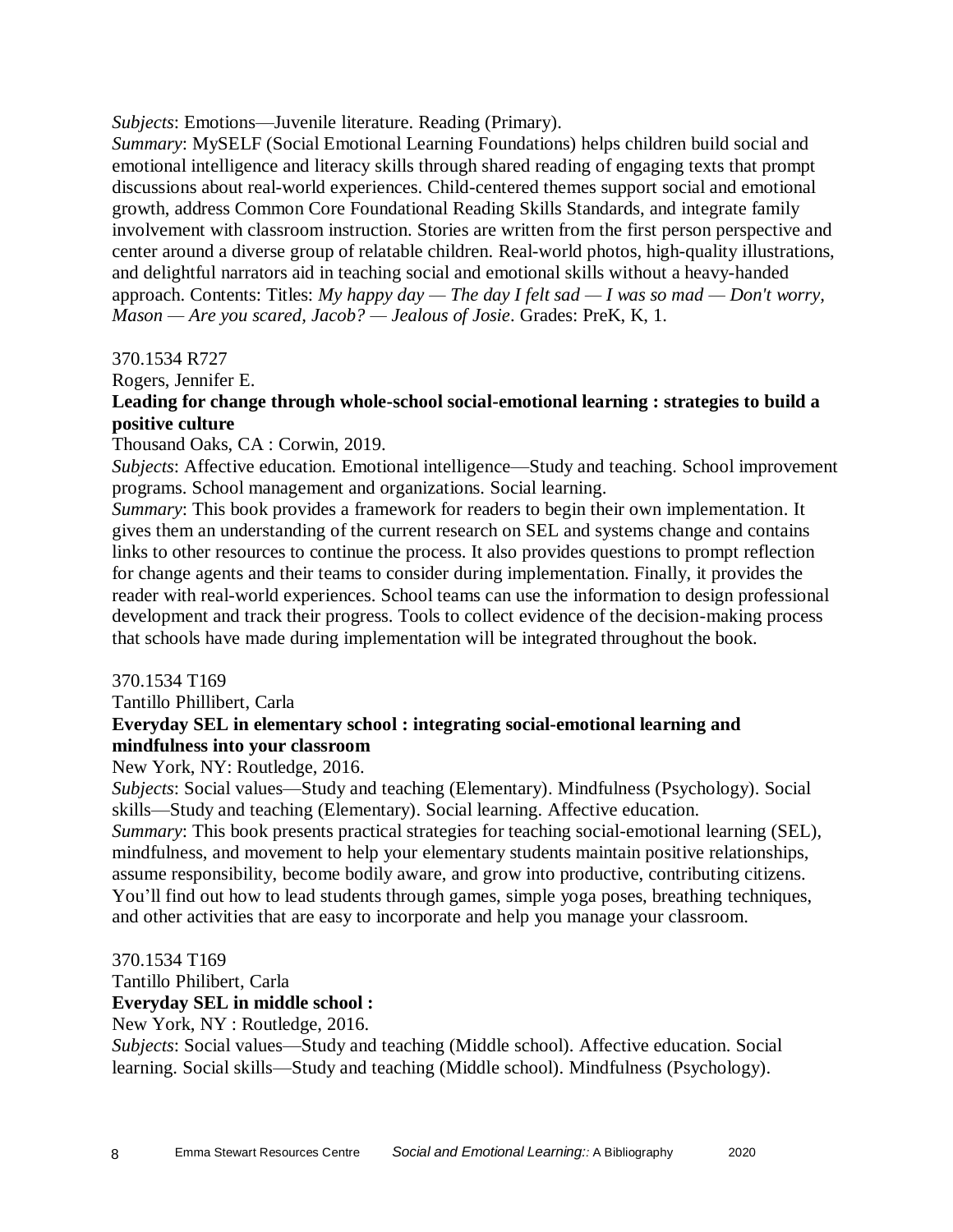*Summary*: This book presents practical strategies for teaching social-emotional learning (SEL), mindfulness, and movement to help your middle school students maintain positive relationships, assume responsibility, become bodily aware, and grow into productive, contributing citizens. You'll find out how to lead students through games, simple yoga poses, breathing techniques, and other activities that are easy to incorporate and help you manage your classroom.

### 370.1534 T866

Trujillo, Michelle L.

#### **Start with the heart : igniting hope in schools through social and emotional learning** Thousand Oaks, CA : Corwin, 2019.

*Subjects*: Affective education. Self-consciousness (Awareness). Social learning. Teacher-student relationships. Teachers—Conduct of life.

*Summary*: In this book, the author shows how positive school culture is anchored in social and emotional learning as a way of being. She guides educators to explore their own SEL aptitudes, inspires school-wide investment in a philosophy of connection, and offers ample tools, strategies, and solutions for integrating five SEL competencies into schools. Jump start conscientious connections in your school community and create a foundation for trust that allows students and educators to feel appreciated, effective, and productive.

370.1534 W581

Whitcomb, Sara A.; Parisi Damico, Danielle M.

## **Merrell's strong start, Pre-K : a social & emotional learning curriculum**

Baltimore, MD : Paul H. Brookes Publishing, 2016.

*Subjects*: Social learning. Child development. Affective education. Education—Social aspects. Emotional intelligence.

*Summary*: Social-emotional competence is the foundation of school and social success. The *Strong Kids(TM)* series is the fun and easy way to help your students develop the socialemotional skills they need to manage their challenges and succeed in school and life.

## 370.1534 W581

Whitcomb, Sara A.; Parisi Damico, Danielle M.

**Merrell's strong start, Grades K-2 : a social & emotional learning curriculum** Baltimore, MD: Paul H. Brookes Pubishing, 2016.

*Subjects*: Child development. Social learning. Affective education. Education—Social aspects. Emotional intelligence.

*Summary*: Social-emotional competence is the foundation of school and social success. The *Strong Kids(TM)* series is the fun and easy way to help your students develop the socialemotional skills they need to manage their challenges and succeed in school and life.

#### 371.1024 C344

Cassetta, Gianna; Sawyer, Brook

**Classroom management matters : the social-emotional learning approach children deserve** Portsmouth, NH: Heinemann, 2015.

*Subjects*: Inclusive education. Classroom management—Social aspects.

*Summary*: The classroom management strategy shared in this book shifts you away from professionally draining rewards-and-consequences systems that threaten children rather than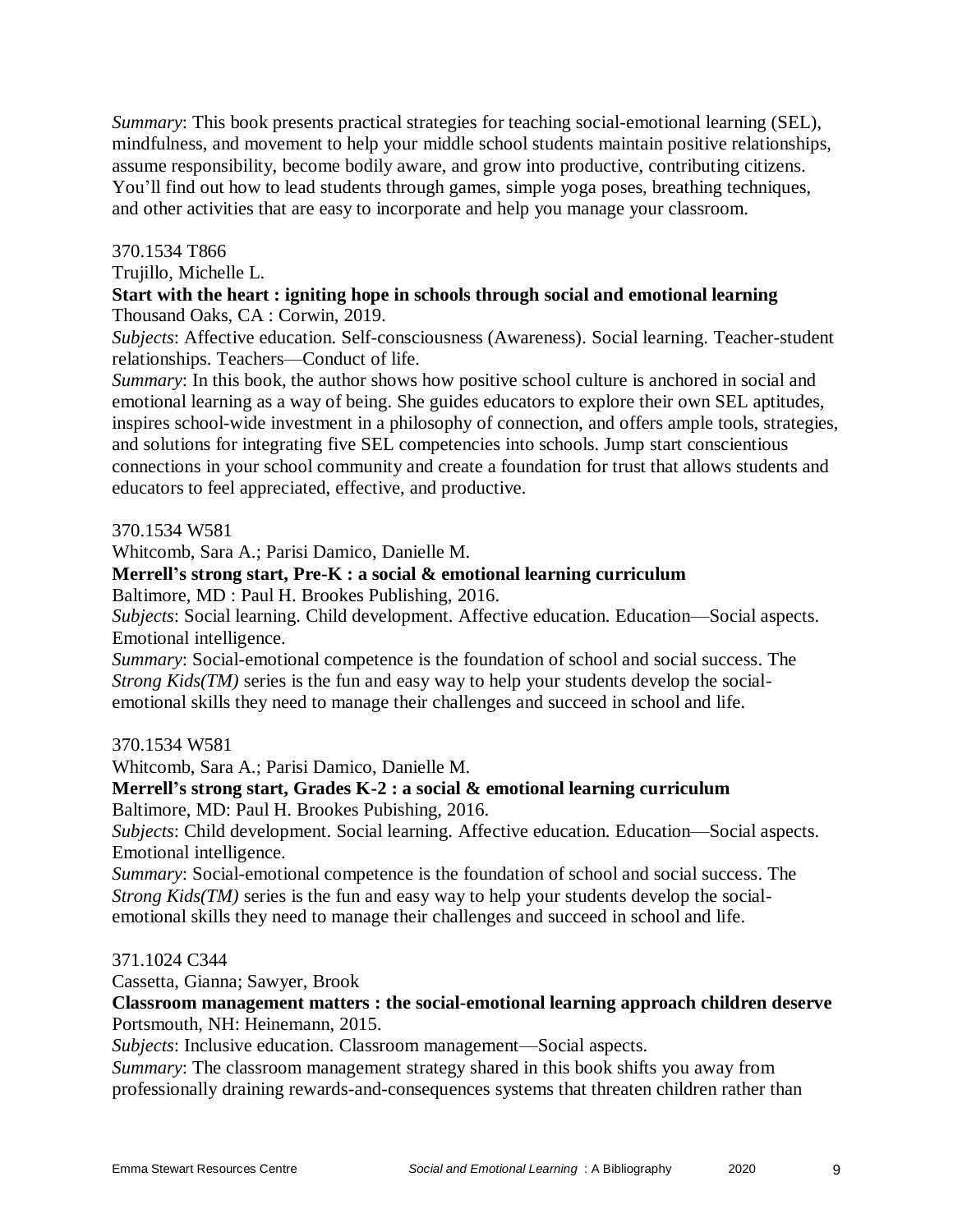connect with them. Instead of tips and techniques, the author presents a plan for explicitly teaching children how to be effective learners and accountable members of the classroom.

#### 371.26 E42

Elias, Maurice J.; Ferrito, Joseph J.

## **The other side of the report card : assessing students' social, emotional, and character development**

#### Thousand Oaks, CA: Corwin, 2016.

*Subjects*: Educational tests and measurements. Personality development—Evaluation. *Summary*: Although parents and teachers spend more time in conferences talking about behavior than they do about rubrics and test scores, too many teachers are still guessing when it comes to using outdated behavior ratings and comments to describe the whole child. With this book, you'll take report cards to the next level, integrating social-emotional learning and character development into any grading system.

#### 371.3943 M958

Mullen, Greg

## **Creating a self-directed learning environment : standards-based and social-emotional learning**

Thousand Oaks, CA : Corwin, 2020.

*Subjects*: Constructivism (Education). Education—Standards. Self-managed learning. *Summary*: Implementing new teaching practices can feel like juggling. This book shows you how to balance standards-based learning, social-emotional learning, and cognitive development and build realistic plans for success. With a flexible, three-tiered, visual framework designed for school-wide collaboration, it helps you build on your school's strengths and the potential of existing programs.

#### 371.82694 P238

Parker, Don

#### **Building bridges : engaging students at risk through the power of relationships** Bloomington, IN : Solution Tree Press, 2019.

*Subjects*: Affective education. Classroom management. Social skills in children—Study and teaching. Students with disabilities. Students with social disabilities. Teacher-student relationships.

*Summary*: Research shows that discipline problems are prevalent in schools and continue to be one of the greatest challenges in education. In this book, the author shows educators how to address this issue head-on. He shares an array of evidence-based strategies to build teacherstudent relationships and create a welcoming learning environment that fosters student engagement, motivation, and achievement.

371.94 C784

Coplan, Robert J.; Rudasill, Kathleen Moritz

#### **Quiet at school : an educator's guide to shy children**

New York, NY: Teachers College Press, 2016.

*Subjects*: Children with social disabilities—Education. Bashfulness in children. Social interaction in children.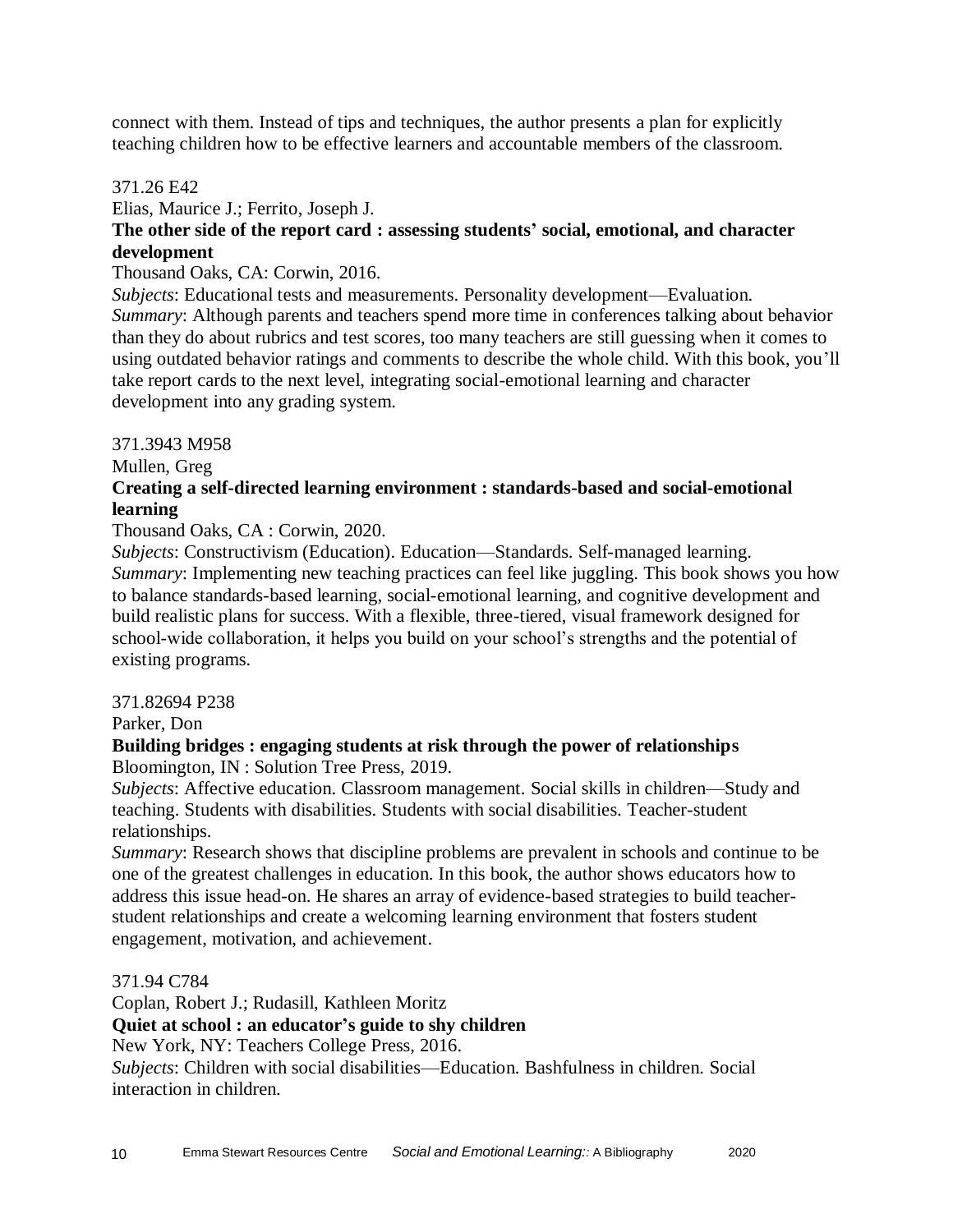*Summary*: This book demystifies the latest research on shyness. It offers a comprehensive and accessible guide to everything teachers should know about shy children. Topics covered include how shyness develops in childhood, the unique challenges faced by shy children at school, and general strategies and specific techniques for improving shy children's social, emotional, and academic functioning at school. Despite an increase in research on shyness, shy children are still not well understood by teachers and other school personnel. This book offers research-based practices for creating safe and inclusive learning environments that will help shy students thrive.

#### 371.94 K97

Kuypers, Leah M.

### **The zones of regulation : a curriculum designed to foster self-regulation and emotional control**

Santa Clara, CA : Think Social Publishing, Inc., 2011.

*Subjects*: Behavior disorders in children. Children with disabilities—Education. Selfmanagement (Psychology)—Study and teaching. Social skills—Study and teaching. *Summary*: This curriculum's learning activities are presented in 18 lessons. To reinforce the concepts being taught, each lesson includes probing questions to discuss and instructions for one or more learning activities. Many lessons offer extension activities and ways to adapt the activity for individual student needs. The curriculum also includes worksheets, other handouts, and visuals to display and share. These can be photocopied from this book or printed from the accompanying USB drive.

#### 371.95 F676

Fonseca, Christine

#### **I'm not just gifted. Grades 4-7 : social-emotional curriculum for guiding gifted children** Waco, TX: Prufrock Press, Inc., 2015.

*Subjects*: Emotions in children—Study and teaching. Social skills in children—Study and teaching. Gifted children—Education.

*Summary*: This book includes ready-to-use lesson plans, worksheets, lists of resources, and more for easy teacher use.

#### 372.1 K92

Kriete, Roxann; Davis, Carol

#### **The morning meeting book. K-8. Third edition**

Turner Falls, MA: Northeast Foundation for Children, Inc., 2014.

*Subjects*: Socialization—Study and teaching (Elementary). Interpersonal communication—Study and teaching (Elementary). Education, Elementary—Activity programs.

*Summary*: Promote a climate of trust, academic growth, and positive behavior by launching each school day with a whole class gathering. In the new 3rd edition of this essential text, you'll find: step-by-step, practical guidelines for planning and holding Responsive Classroom Morning Meetings in K-8 classrooms; descriptions of Morning Meeting in action in real classrooms; 100 ideas for greetings, sharing, activities, and messages: some tried-and-true and some new updated information on sharing; guidance on adapting meeting components for different ages and abilities, including upper grades and English Language Learners; and explanations of how Morning Meeting supports mastery of Common Core State Standards, 21st century skills, and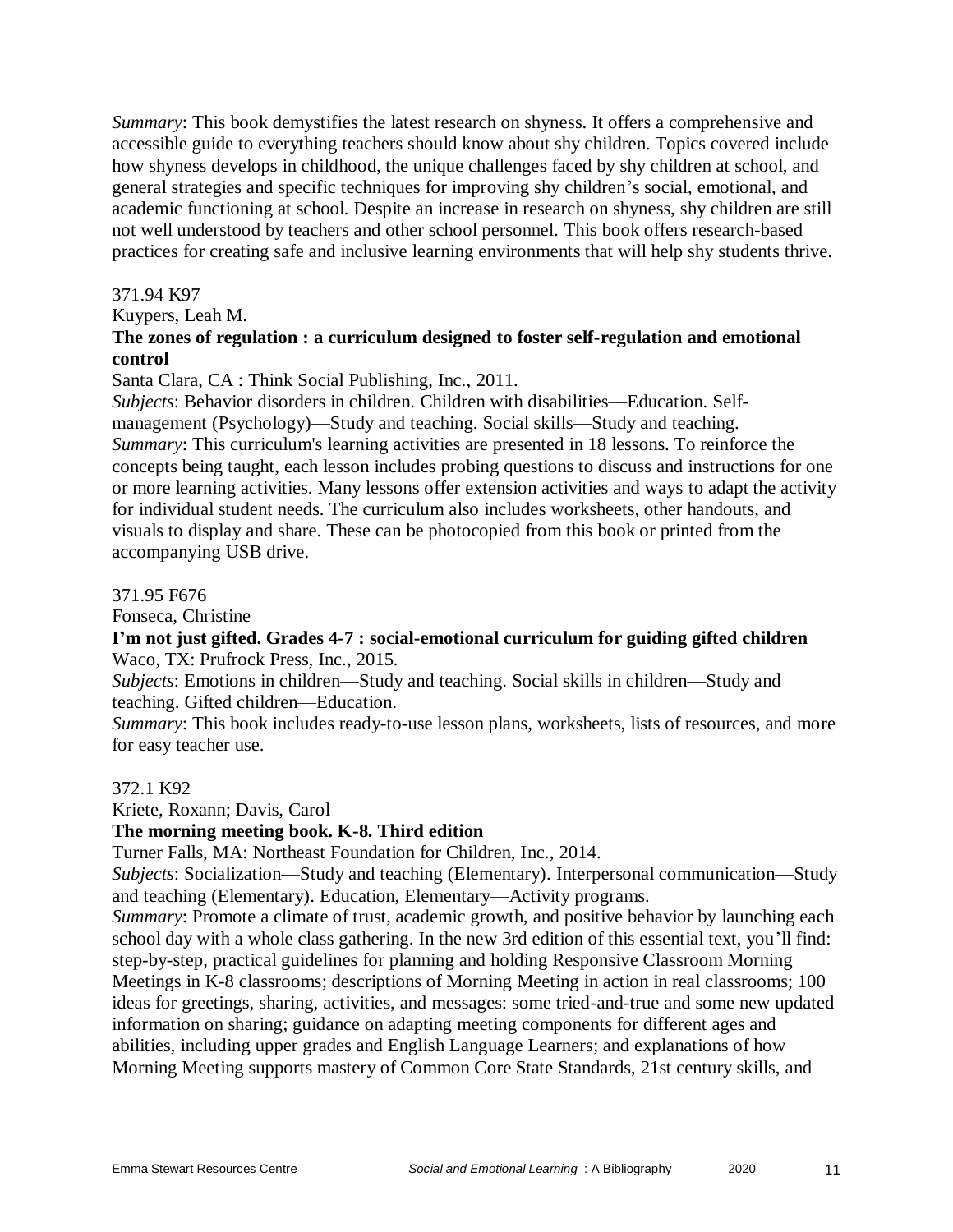core competencies enumerated by the Collaborative for Academic, Social and Emotional Learning (CASEL).

#### 372.11024 P484

Petersen, Katia

## **Activities for building character and social-emotional learning. Grades 6-8**

Minneapolis, MN: Free Spirit, 2012.

*Subjects*: Moral education (Middle school). Classroom management. Learning, Psychology of. School environment. Affective education. Middle school education—Activity programs. *Summary*: Each book in this series contains hundreds of lesson plans to help teachers build attitudes of respect and caring, reduce problem behaviours, empower students to solve problems, and educate the whole child socially, emotionally, and academically. The lessons' literaturebased connections allow teachers to "build in" rather than "add on" social-emotional learning (SEL) as part of the daily curriculum.

#### 372.21 B452

Beloglovsky, Miriam; Daly, Lisa

## **Early learning theories made visible**

St. Paul, MN: Redleaf Press, 2015.

*Subjects*: Education—Philosophy. Child development. Early childhood education. *Summary*: With classroom vignettes and photographs, this book makes the works of Jean Piaget, Erik Erikson, Lev Vygotsky, Abraham Maslow, John Dewey, Howard Gardner, and Louise Derman-Sparks visible, accessible, and easier to understand. Each theory is defined - through engaging stories and visuals - in relation to cognitive, social-emotional, and physical developmental domains.

#### 372.21 C561

Church, Ellen Booth

## **Getting to the heart of learning : social-emotional skills across the early childhood curriculum**

Lewisville, NC : Gryphon House, Inc., 2015.

*Subjects*: Early childhood education—Activity programs. Education—Social aspects. Emotional intelligence. Social learning.

*Summary*: This book weaves social emotional learning into activities that support math, science, literacy and motor skills. Rather than adding in activities throughout the day, these explorations integrate social emotional learning across the curriculum through group involvement and building community.

#### 372.37 S644

Smith, Connie Jo.; Hendricks, Charlotte M.

**Growing, growing strong. 4, Social and emotional learning : a whole health curriculum for young children**

St. Paul, MN: Redleaf Press, 2014.

*Subjects*: Health education (Preschool). Health education (Primary). School children—Health and hygiene—Study and teaching. Curriculum planning.

*Summary*: Activities for age 3 to Kindergarten.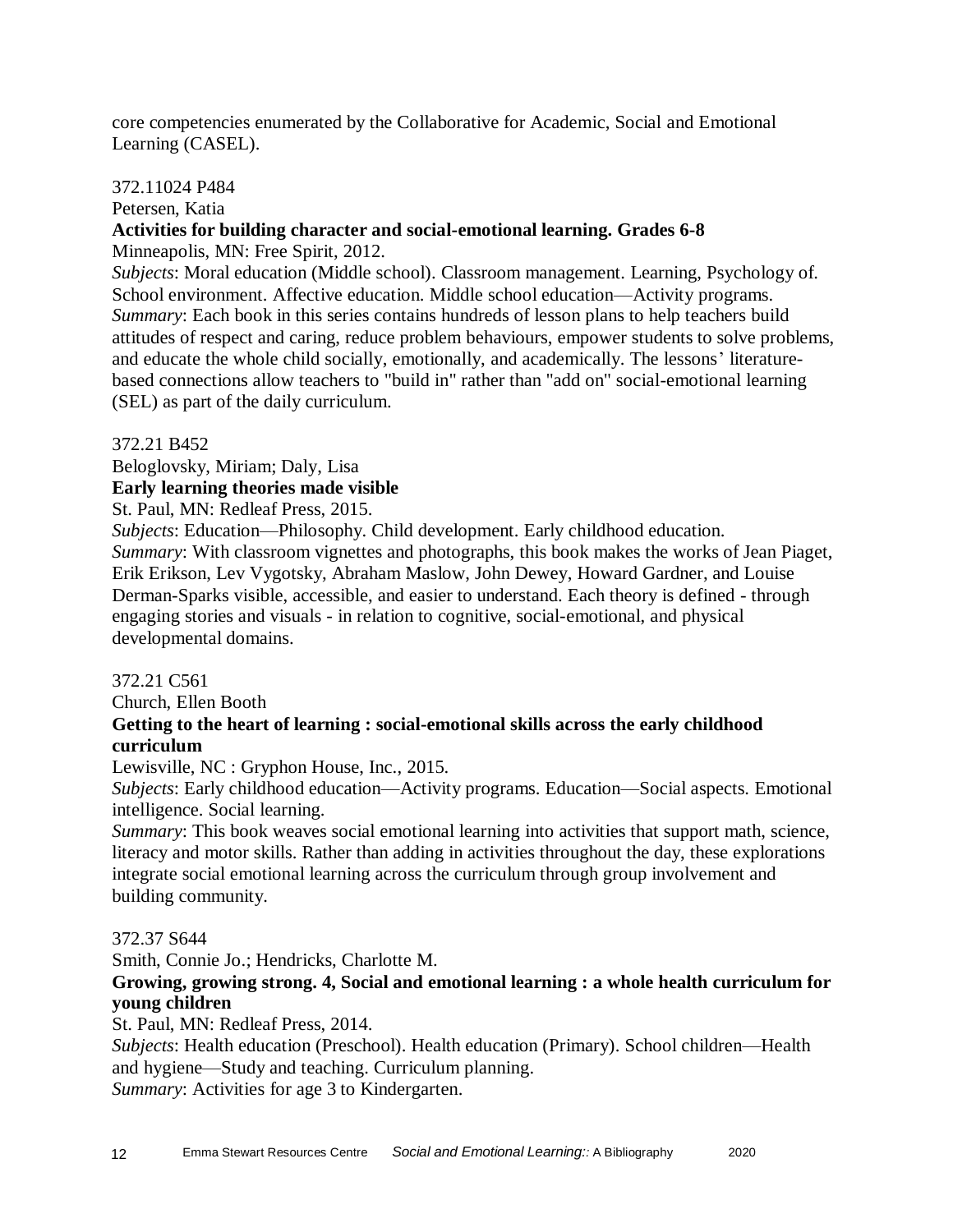#### 372.374 M995 OVERSIZE

## **My social and emotional learning foundations. I get along with others [kit]**

New Rochelle, NY : Newmark Learning, 2016.

*Subjects*: Interpersonal relations in children. Reading (Primary). Social interaction in children. *Summary*: MySELF (Social Emotional Learning Foundations) helps children build social and emotional intelligence and literacy skills through shared reading of engaging texts that prompt discussions about real-world experiences. Child-centered themes support social and emotional growth, address Common Core Foundational Reading Skills Standards, and integrate family involvement with classroom instruction. Stories are written from the first person perspective and center around a diverse group of relatable children. Real-world photos, high-quality illustrations, and delightful narrators aid in teaching social and emotional skills without a heavy-handed approach. Contents: Titles: *Thanks for sharing, Tommy — I can be kind — I show respect — That's not fair! — Charlie is responsible — Be honest, Jess.* Grades: PreK, K, 1.

372.374 W776

Winner, Michelle Garcia; Murphy, Linda K.

#### **Social thinking and me [kit]**

Santa Clara, CA : Social Thinking Publishing, 2016.

*Subjects*: Social interaction in children—Study and teaching. Social skills in children—Study and teaching. Social skills—Study and teaching.

*Summary*: Contents: Book 1. *Kids' guidebook to social emotional learning* — Book 2. *Thinksheets for social emotional learning*.

372.86 A547

Anderson, Leigh; Glover, Donald R.

## **Building character, community, and a growth mindset in physical education : activities that promote learning and emotional and social development**

Champaign, IL: Human Kinetics, 2017.

*Subjects*: Physical education for children. Physical education and training—Activity programs. Moral education (Elementary). Social learning.

*Summary*: This book offers more than 60 large-group warm-up activities, character-building activities, and team-building challenges. The book, which comes with a web resource, will help you prepare students for success in college and beyond.

#### 615.85154 F263

Faulkner, Simon

#### **Rhythmn to recovery : a practical guide to using rhythmic music, voice and movement for social and emotional development**

London, England : Jessica Kingsley Publishers, 2017.

*Subjects*: Music therapy. Drum circles. Socialization.

*Summary*: Learn how to utilise rhythm and reflection in both therapeutic and educational settings with this practical guide. This book presents a model of practice with a proven track record for social and emotional development, with examples of fun, interactive rhythmic exercises to use with both individuals and groups.